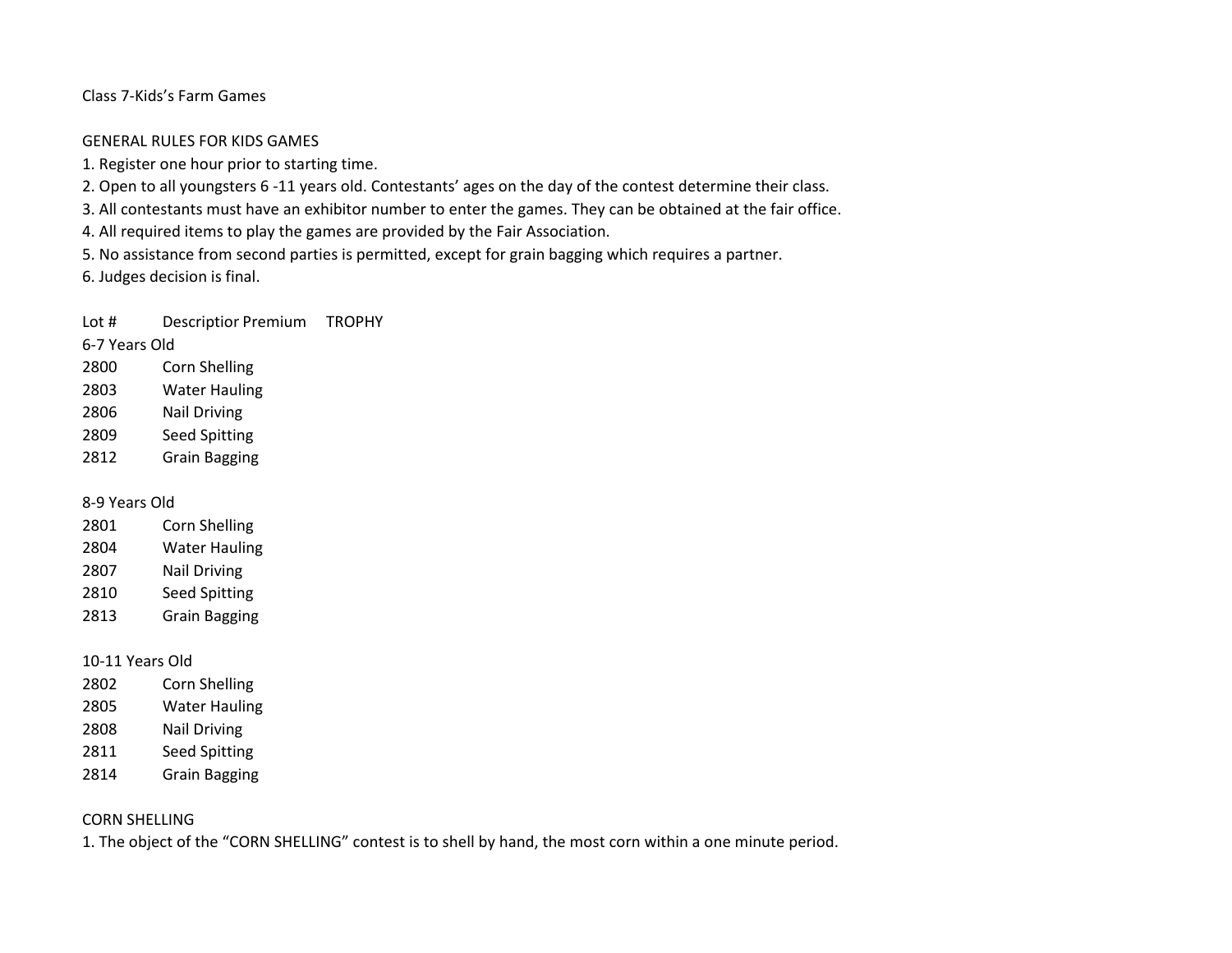- 2. The corn will be weighed to determine the winner. The highest weight wins.
- 3. Only the corn which falls directly into the container will be weighed.
- 4. Contestants must shell the corn in their bare hands. No gloves or other aids may be used.
- 5. A "shell-off" will be held to break ties.

### WATER HAULING

1. The object of "WATER HAULING" is to carry as much water as possible from the water trough to the container within a thirty (30) second time period.

- 2. The course distance (length of haul) shall be forty (40) feet.
- 3. The contestant that hauls the greatest amount of water, by weight, will be declared the winner.
- 4. In the event of a tie, a "Haul-Off" elimination will be held.

### NAIL DRIVING

1. The object of "NAIL DRIVING" is to drive a nail as far as possible into a block of wood with two (2) hammer blows.

- 2. Safety glasses or goggles must be worn by contestants. Contestants wearing prescription glasses must wear goggles.
- 3. The nail will be started in the block of wood by the contest official.
- 4. The nail may not be touched or held in any manner except for two (2) hammer blows.

5. The winner will be determined by measuring the length of the nail protruding from the wooden block. The shortest distance protruding will determine the winner.

6. In the event of a tie, a "Nail Drive-Off" will be held.

# SEED SPITTING CONTEST

- 1. The object of the contest is to "SPIT" a seed as far as possible.
- 2. Contestants will select one 1 seed and will only be allowed one try.
- 3. The contestant "spitting "the seed the greatest distance is the winner.
- 4. All measurements will be made from a marked point on the foul line.
- 5. Any contestant who crosses the foul line will be disqualified.
- 6. The seed must land in front of the foul line to qualify for measurement.
- 7. Contestants may not chew gum while competing.
- 8. In the event of a tie, a "spit-off" will be held.

### GRAIN BAGGING CONTEST

- 1. This event is a team event. A team shall consist of two (2) contestants.
- 2. "Grain" will be carried from the "grain" pile by one 1 of the two (2) contestants to the bag which will be held open by the other